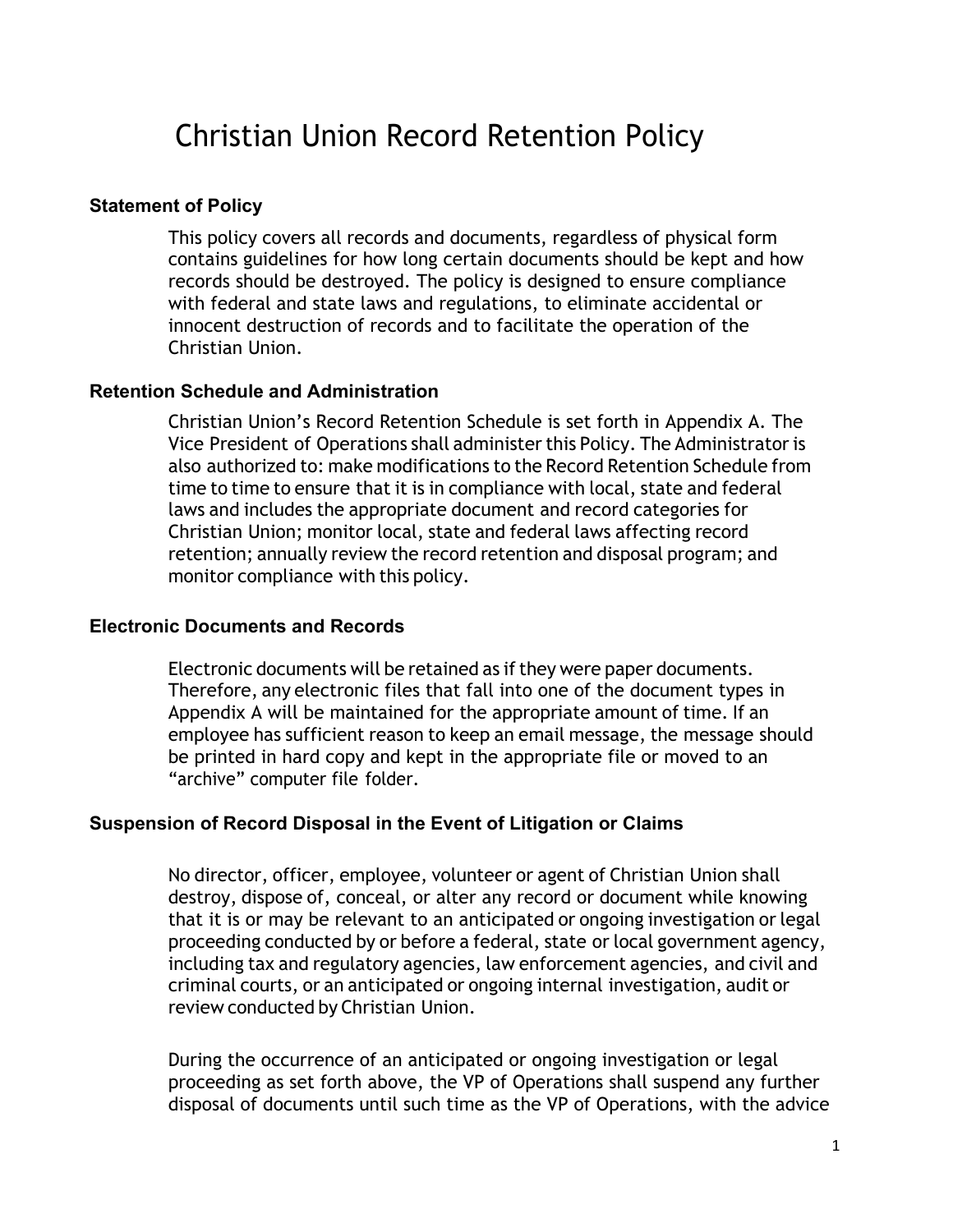of counsel, determines otherwise. The VP of Operations shall take such steps as necessary to promptly inform all staff of any suspension in the further disposal of documents.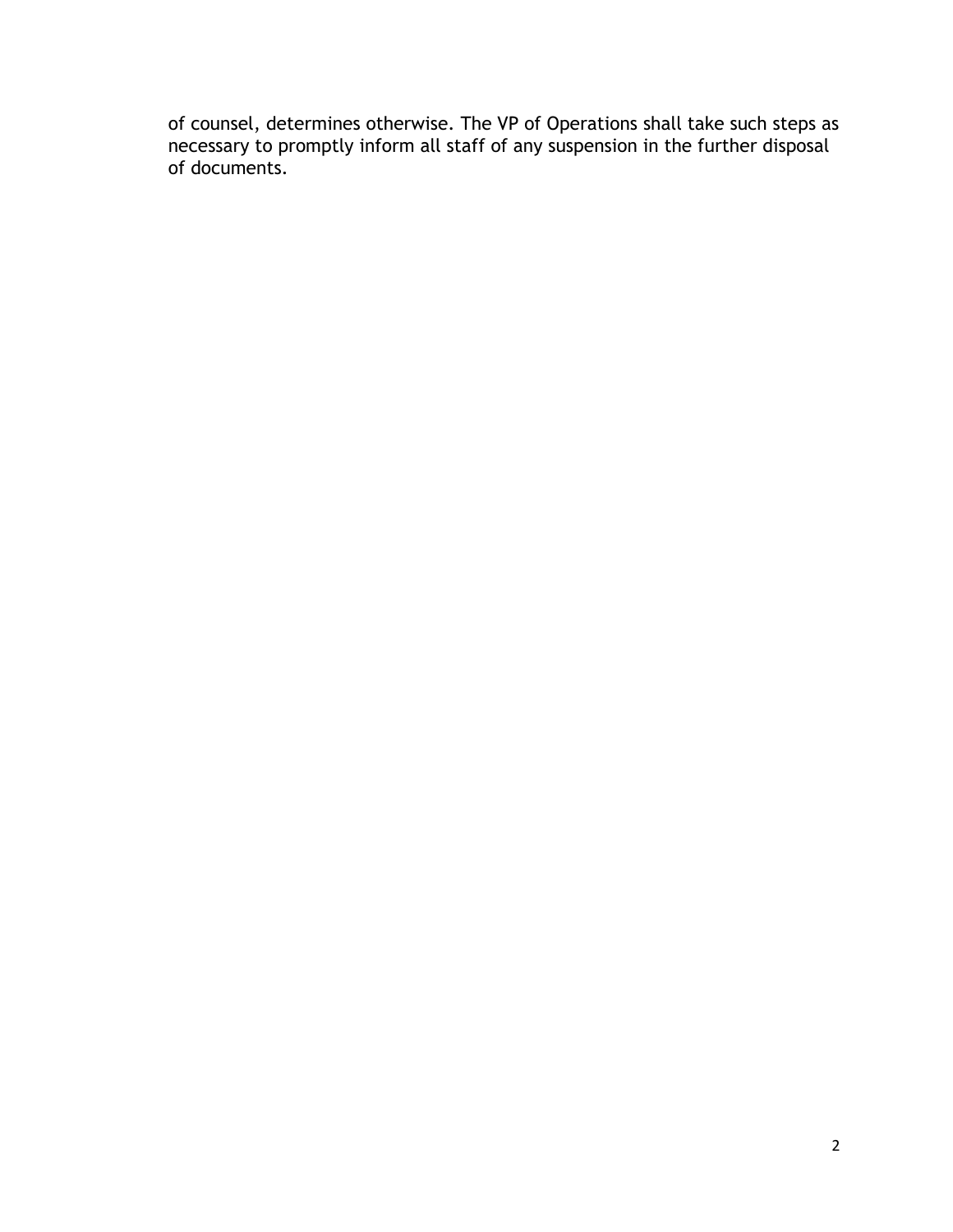# **APPENDIX A – Record Retention Schedule**

# **Accounting andFinance**

| <b>Record Type</b>                                                                          | <b>Retention Period</b>           |
|---------------------------------------------------------------------------------------------|-----------------------------------|
| Accounts Payable ledgers and schedules                                                      | 7 years                           |
| Accounts Receivable ledgers and schedules                                                   | 7 years                           |
| Annual Audit Reports and Financial                                                          | Permanent                         |
| <b>Statements</b>                                                                           | Permanent                         |
| Annual Audit Records, including work papers<br>and other documents that relate to the audit | 7 years after completion of audit |
| <b>Bank Statements and Canceled Checks</b>                                                  | 7 years                           |
| <b>Expense Records</b>                                                                      | 7 years                           |
| <b>General Ledgers</b>                                                                      | Permanent                         |
| <b>Electronic Payment Records</b>                                                           | 7 years                           |
| Notes Receivable ledgers and schedules                                                      | 7 years                           |
| <b>Investment Records</b>                                                                   | 7 years after sale of investment  |

## **Corporate Records**

| <b>Record Type</b>                                       | <b>Retention Period</b> |
|----------------------------------------------------------|-------------------------|
| Annual Reports to Secretary of State/Attorney<br>General | Permanent               |
| Articles of Incorporation                                | Permanent               |
| By-laws                                                  | Permanent               |
| Board Meeting and Board Committee Minutes                | Permanent               |
| <b>Board Policies/Resolutions</b>                        | Permanent               |
| IRS Application for Tax-exempt Status (Form<br>1023)     | Permanent               |
| <b>IRS Determination Letter</b>                          | Permanent               |
| <b>State Sales Tax Exemption Letter</b>                  | Permanent               |
| Contracts (after expiration)                             | 7 years                 |
| Licenses and Permits                                     | Permanent               |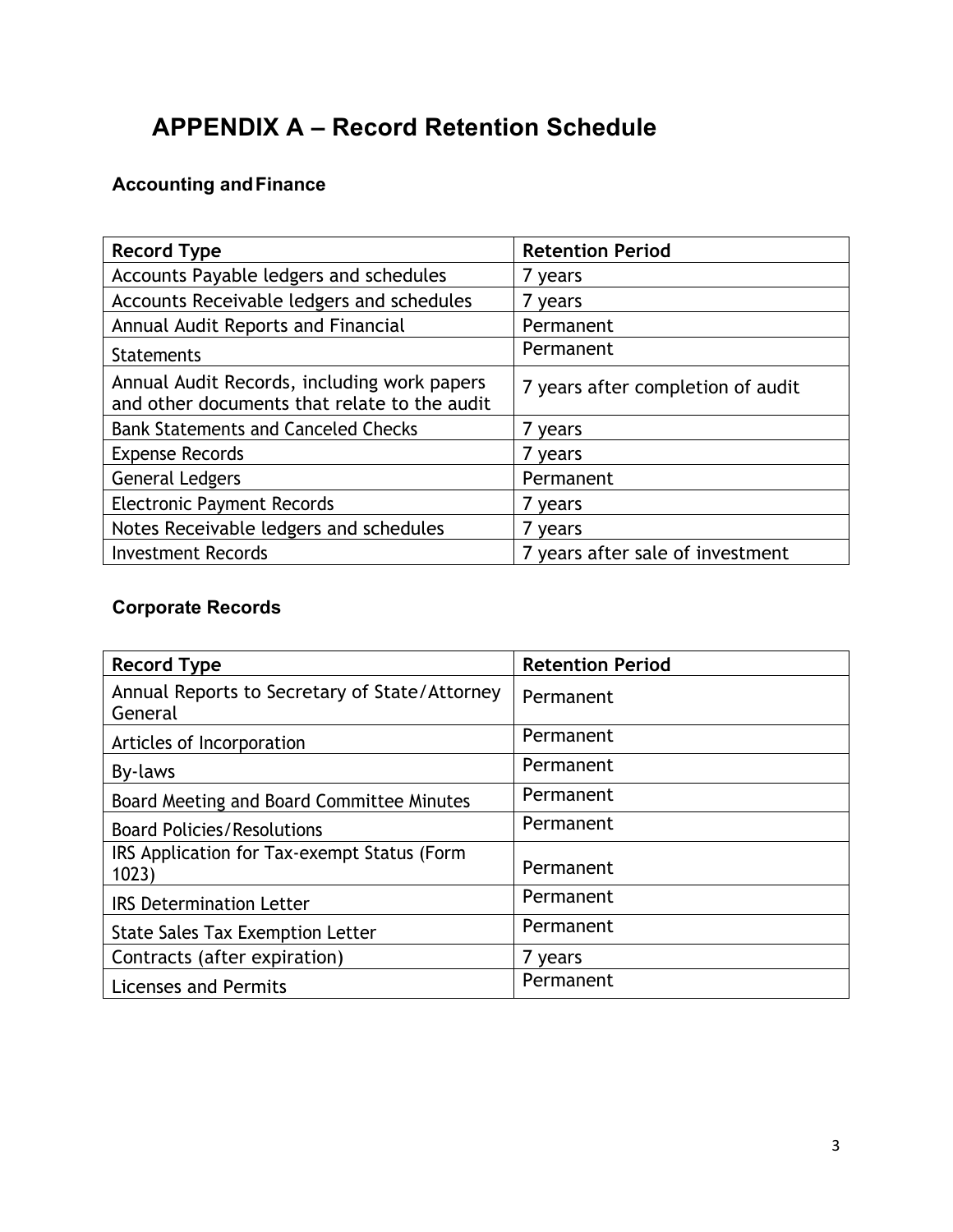# **Employee Documents**

| <b>Record Type</b>                                                                                            | <b>Retention Period</b>                             |
|---------------------------------------------------------------------------------------------------------------|-----------------------------------------------------|
| <b>Benefit Plans</b>                                                                                          | Permanent                                           |
| <b>Employee Files</b>                                                                                         | Termination + 7 years                               |
| Employment applications, resumes and other<br>forms of job inquiries, ads or notices for job<br>opportunities | 3 years                                             |
| Forms I-9                                                                                                     | 3 years after hiring, or 1 year after<br>separation |
| <b>Employment Taxes</b>                                                                                       | 7 years                                             |
| Payroll Registers (gross and net)                                                                             | 7 years                                             |
| <b>Time Cards/Sheets</b>                                                                                      | 5 years                                             |
| <b>Unclaimed Wage Records</b>                                                                                 | 6 years                                             |
| <b>Retirement and Pension Records</b>                                                                         | Permanent                                           |

# **Property Records**

| Record Type                        | <b>Retention Period</b> |
|------------------------------------|-------------------------|
| Lease Agreements                   | Permanent               |
| <b>Property Insurance Policies</b> | Permanent               |

## **Tax Records**

| <b>Record Type</b>                                    | <b>Retention Period</b> |
|-------------------------------------------------------|-------------------------|
| Tax-Exemption Documents and Related<br>Correspondence | Permanent               |
| IRS 990 and 990T tax returns                          | Permanent               |
| Tax Bills, Receipts, Statements                       | 7 years                 |
| Tax Workpaper Packages - Originals                    | ' years                 |
| Sales/Use Tax Records                                 | 4 years                 |